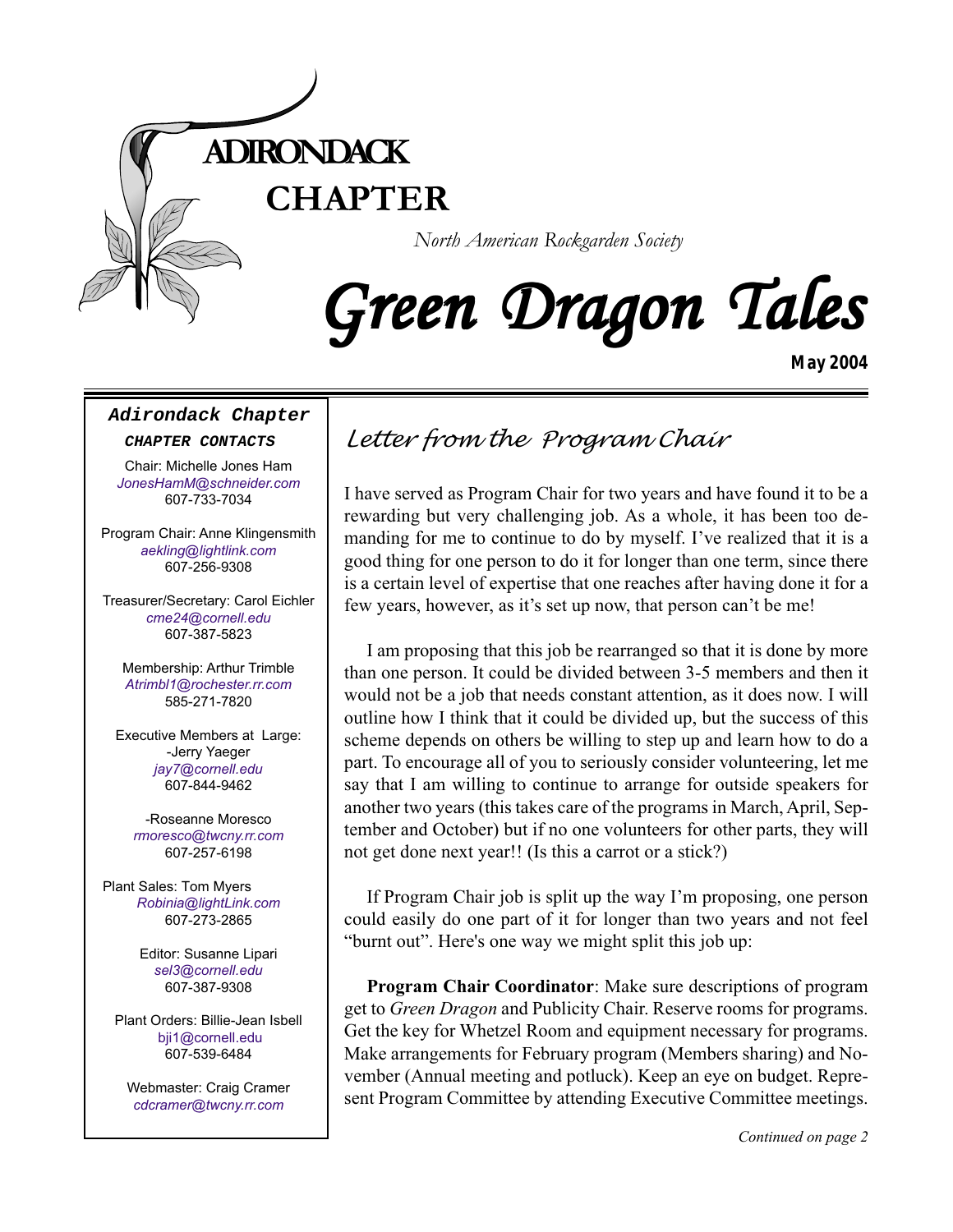**Speaker Chair**: Find outside speakers, work out travel, accommodations and hospitality (March, April, September, October). Get biographical information to *Green Dragon* and Publicity Chair.

#### **Garden Tour Coordinator**:

Set up tour for May or June. The last few years garden tours have been enthusiastically attended. Tours can be local day trips or overnight/out-of-town. There are many nurseries and gardens in the Northeast that we could visit. Job would include deciding which places to go and making arrangements for visit, getting descriptive information to the *Green Dragon*, finding out who wants to go, making arrangements for overnight accommodations if necessary, drawing up a schedule. There are also many members who would go if we could find some way to provide transportation, via bus or van. I have not had the time to explore these options.

**Picnic and Workshops**: Find a member to host picnic (July). Write description and directions for *Green Dragon* and Publicity Chair.

Figure out if a workshop is appropriate to offer in a given year. Decide on topic. Find someone to teach it and a venue. Write description and manage sign up process. Get materials.

David Mitchell, Marcia Meigs

and Billie Jean Isbel are the nominating committee this year. Please call them and tell them if you are interested in any of these jobs. Please say yes if they ask you to consider being nominated

> *Anne Klingensmith* Program Chair



Mary Woodsen, a Science Writer with the IPM program at Cornell does monthly articles for the Ithaca Journal. Her next topic is weeds. She would like to talk to someone who knows their weeds, and can talk about different strategies for different types of weeds, be they in the vegetable or flower garden, and which weeds to worry about the most. Garlic mustard is just one possibility since it flowers in May and is terribly invasive.

This person needs to be willing to have his/her garden featured in a photograph in the Journal (preferably with the gardener in the photo).

Mary's e-mail is *[mm95@cornell.edu.](mailto:mm95@cornell.edu.)*

*Pat Curran*

#### May Plant Sale

This year's plant sale at the Ithaca [High School](http://yp.mapquest.com/main.adp?_dircat=821103S&_dirskip=0&_dirsview=distance&_dlc=32&_dis=0&_dgid=0%2c107639530&_dgskip=0%2c2&_diraction=map&_dircid=107639530&_diradid=0&_dircity=Ithaca&_dirstate=NY&_dirlat=424406&_dirlong=%2d764969&_dirzip=&_dby=&_dirnamesearch=&_diraddress=&_dirdma=67&_dirpid=) will be on May 15 from 9 a.m. to 1 p.m. As you may know, this is our biggest fundraiser and we hope that you will all bring many treasures to sell there. **Please make sure all your plants are completely labeled!!!!**! We also need volunteers to help with the sale.

 Tom Meyers (607-273-2865 or Robinia@lightLink.com) is in charge of the sale. You can drop off plants from 5 - 7 PM on Friday, May 14 and at 8 AM on Saturday morning before the sale. Please call Tom to let him know if you can help with the setup and the pricing of plants.

#### Trough Plants Gone Wild?

Earlier this spring, I worked with a 4-H youth group to build small hypertufa troughs. Soon, the kids will be planting them with easyto-grow trough plants — creeping sedums, hens and chicks, etc. I'll be donating some from my garden, but we could use some more. If your trough plants have gone wild and spread too far, consider donating some of the surplus to help fuel interest in this next generation of rock gardeners. I can pick up in the Ithaca area. Please contact me:

Craig Cramer, 607-539-7233, *[cdcramer@twcny.rr.com](mailto:cdcramer@twcny.rr.com)*

*Craig Cramer*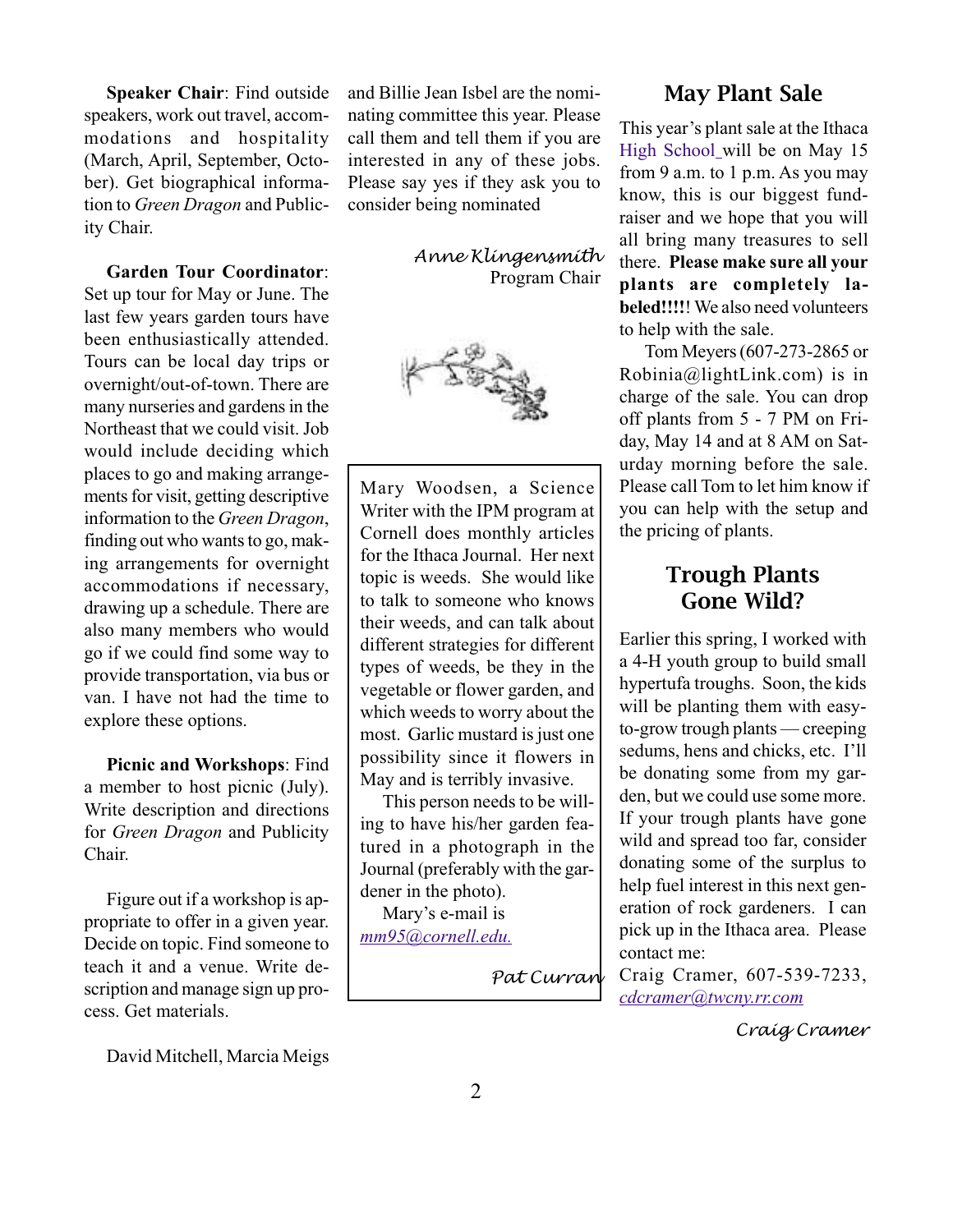#### Plants for Life 2004 is looking for a Donations Chair

Plants for Life 2004 is looking for a knowledgable plant person to chair the private donations committee. This person needs to be willing to receive phone calls and emails from potential donors, find out what they have to donate and decide if PFL can use the offered plants and how many of them. We have detailed records of what was donated in the past and how much of each species can be sold. It also involves occasional garden visits to evaluate the offer and to decide if a digging party is in the interest of the plant sale. Most of theses visits will be during the time from mid-June to late July.

If you are at all interested in taking over this very rewarding position, please contact Susanne Lipari at 387-9308 or *[sel3@cornell.edu](mailto:sel3@cornell.edu)* for details.



# June Ithaca Garden Tour

Three of our members have graciously agreed to open their gardens to us on Saturday, June 19th. All are "city" gardens where space is tight and paths are narrow, please watch your step. The Wurster Garden and the open gardens are all within 5 minutes' driving time of each other. Each garden will be open for only two hours so please plan accordingly. Please respect this time schedule so that you are not inconveniencing our hosts or wandering around in their garden unaccompanied.

Complete driving directions will be included in the June Green Dragon and will be posted on our website.

The schedule is as follows:

#### 10 am to noon Joe and Roseanne Moresco. 7 Highland Park Lane

Joe and Roseanne have a garden with everything and they are also our local hardy cactus experts. Here you will see rock garden, woodland plants, good specimen trees and shrubs as well as a splendid water feature.

> 11:30 to 1:00 Brown Bag lunch and weed pulling at the Wurster Garden. 312 Dey Street. We have a room reserved inside if it rains.

> > 1:00 to 3:00 Robin Bell 714 North Aurora Street.

Robin has lived and gardened at his house for many years. He has a Halda rock garden, has done lots of experimenting with tufa, grows a huge variety of plants, woody, perennial, alpine and wetland.

#### 3:00 to 5:00 David Mitchell 402 Esty Street

David and Scott created their backyard garden in a very short time but it has already won awards and is included on more prestigious tours than ours!

Here also you will see a wide range of plants, including a superb rock garden, vegetables, woodland, shrubs, many gems tucked here and there.